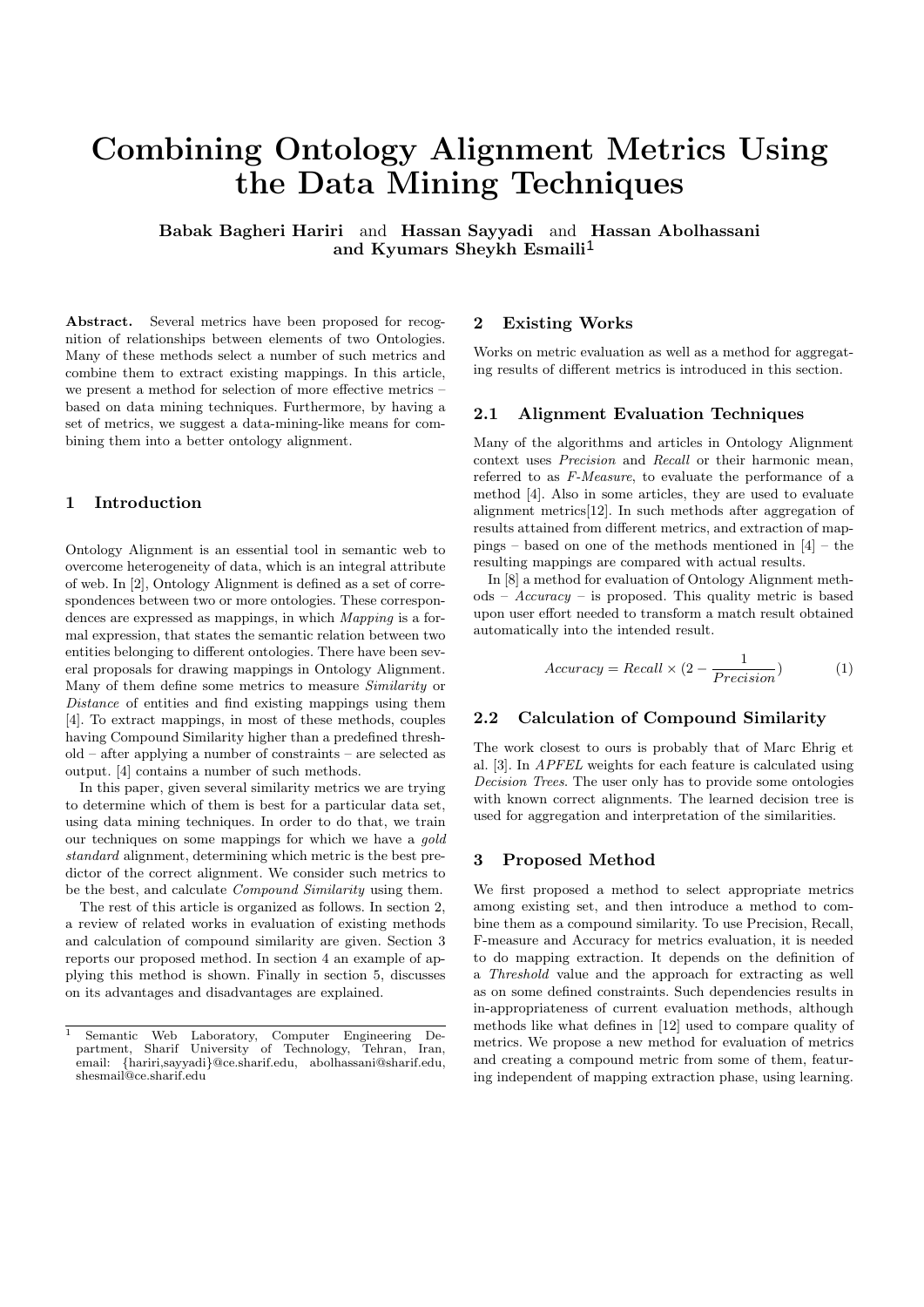Usually String and Linguistic based metrics are more influential than others and therefore if we want to select some metrics among existing metrics, most of the selected ones are linguistic which results in lower performance and flexibility of algorithm on different inputs. Therefor as a input for the training set, a number of metrics with their associated category is considered. Categories are for example String Metric, Linguistic Metric, Structural Metric and so on. Proposed algorithm selects one metric from each category. Furthermore, to enforce the algorithm to use a specific metric we can define a new category and introduce the metric as the only member of it. Like other learning based methods, it needs an initial training phase. In this phase a train set - an ontology pair with actual mappings in them - is given to the algorithm.

## 3.1 Learning Phase

In our algorithm, selection of appropriate metrics and aggregation of them are done based on Data Mining Techniques.

#### 3.1.1 Reduction to a Data Mining Problem

For a pair of Ontologies a table is created with rows showing comparison of an entity from first ontology to an entity from the second one. For each metric under consideration a column is created in such a table with values showing normalized metric value for the pair of entities. An additional column with true or false values shows the existence of actual mapping between the two entities is also considered.



Figure 1. Proposed evaluation technique in detail

One table is created for each pair of Ontologies in the training set. Then all of such tables are aggregated in a single table. In this table, the column representing actual mapping value between a pair of entities is considered as target variable and the rest of columns are predictors. The problem now is a typical data mining problem and so we can apply classic data mining techniques to solve it. Fig. 1 shows the process. In this figure Real Results part shows the real mappings among entities of ontologies which are required during learning phase, and the Sensitivity Analysis Rectangle shows the results which are gain after sensitivity analysis, showing the appropriateness of metrics on the given train set.

## 3.1.2 Selection of Appropriate Metrics

In what following, we analysis the problem using Neural Networks as well as  $CART^2$  and  $C_{5.0}$  decision tress[6]. As mentioned before, columns of the table corresponding to values of metrics are considered as Predictors and the actual mapping value is the target variable. Fig. 1 shows the process. The aim is to find metrics having most influence in prediction of the target variable using Data Mining Models:

Neural Networks: Sensitivity Analysis for any problem is applied after a model has been constructed. With varying the values of input variables in the acceptable interval, the output variation is measured. With the interpretation of the output variation it is possible to recognize most influential input variable. After giving average value for each input variable to the model and measuring the output of the model, Sensitivity Analysis for each variable is done separately. To do this, the values of all variables except one in consideration are kept constant (their average value) and the model's response for minimum and maximum values of the variable in consideration are calculated. This process is repeated for all variables and then the variables with higher influence on variance of output are selected as most influential variables. For our problem it means that the metric having most variation on output during analysis is the most important metric.

Decision Trees: After creating the root node, in each iteration of the algorithm, a node is added to the decision tree. This process is repeated until the expansion of the tree is not possible anymore considering some predefined constraints. Selection of a variable as next node in the tree is done based on information theory concepts – in each repetition a variable with higher influence is selected among candidates. Therefore as a node is more near to the root, its corresponding variable has higher influence on the value of target variable. Hence from the constructed decision tree, it is possible to say that the metric in the root node has the highest influence.

## 3.1.3 Calculation of the Compound Metric

According to the results, and considering step 3-1, the problem is reduced to a Data Mining problem with the goal of finding an algorithm to compute target variable based on the predictor variables. In the Data Mining area several solutions have been proposed for these kind of problems. Among existing Data Mining solutions, we can refer to  $CART$  and  $C_{5.0}$ [6] decision trees, A Priori for Association Rules generation [1] and Neural Networks [6]. Based on initial results among these methods, only Neural Networks has showed acceptable results. Neural Networks, have similar behavior with popular Alignment methods and they calculate Compound Similarity in the form of Weighted Sum with the weights is adjusted during learning.

Similar to the evaluation method, a table is constructed. As before, columns are the values selected metrics and an additional column records the target variable (0 or 1) showing the existence of a mapping between two entities. Now having such training samples a Neural Network Model is built. It is like a combined metric from the selected metrics which can be used as a new metric for the extraction phase.

<sup>2</sup> Classification And Regression Trees